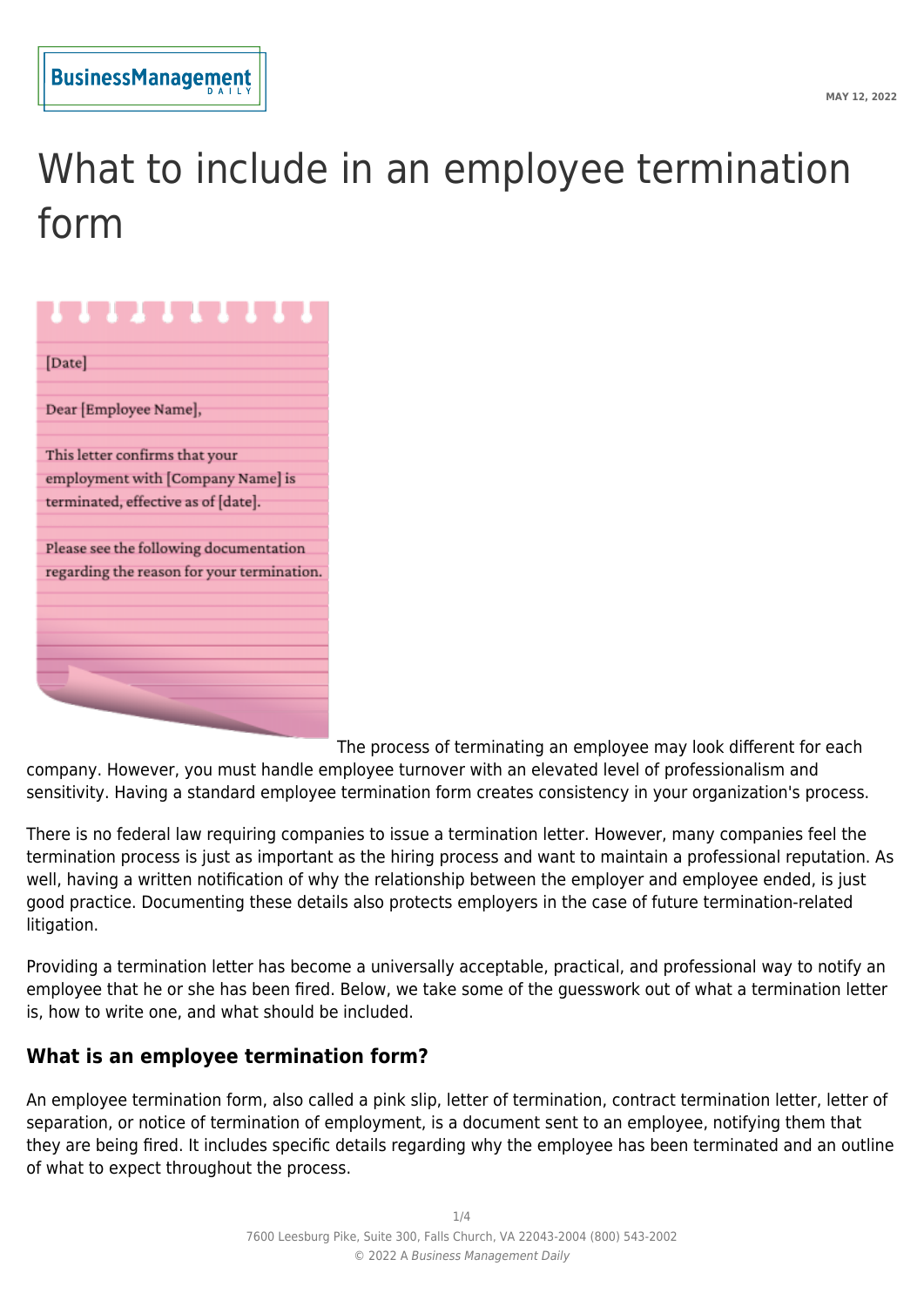# **When should you use an employee termination form?**

An employee termination form should be used to notify an employee that he or she has been fired. This is true in the case of misconduct, or if the employee is laid-off. Usually, it's not required, unless your state or local government has any specific regulations. However, you should still provide the form to protect from possible legal action as a result of the termination, and to provide relevant information about the next steps in the termination process.

# **What to include in your employee termination letter**

You can always customize your employee termination form to include what you deem necessary. However, here are some common fields to include in an employee termination form.

## **Employee name**

The very first item to include in your employee termination letter is the employee's full legal name. If applicable, include the employee's work ID number along with their position, title, and department.

## **The date of termination**

First, notify the employee that he or she has been fired and what their effective last day of employment is. If the date is sometime in the future, it provides ample time for the employee to remove personal items from their office or workspace, turn in keys or work-related items, and tie up any last-minute tasks or duties. However, many companies terminate employees immediately. Regardless, make the official termination date clear.

#### **Reason(s) for the employee's termination**

During this step provide the terminated employee with as many details as possible, including any supporting documentation regarding the reason for termination. If the employee is being fired for one or a multitude of reasons or infractions, list them all. This will help to avoid any misunderstandings or unnecessary confusion when he or she receives the termination letter.

#### **Documented disciplinary action prior to termination**

Most employees in the United States are at-will employees. This means they can be fired at any time for any reason. A documented or undocumented prior disciplinary action is not required to sever the employer and employee relationship. However, including prior punitive actions imposed on the employee to cure or deter unwanted behavior in the workplace, such as a written warning, will further strengthen the employee's understanding of why they are being terminated.

Additionally, this is important in case an employee files a wrongful termination lawsuit in the future. You'll want documentation to prove that neither discrimination nor retaliation were at play.

# **Employee benefits**

Inform the terminated employee of any benefits that will be available to them and when those benefits will end. Include information about health insurance, retirement, stock options, etc.

#### **Employee acknowledgment of termination**

Include a section for the terminated employee to sign and acknowledge the termination. This does not necessarily mean they agree with the reason. However, an employee is not legally required to sign the termination letter. Neither is their acknowledgment a requirement for you to execute the employee's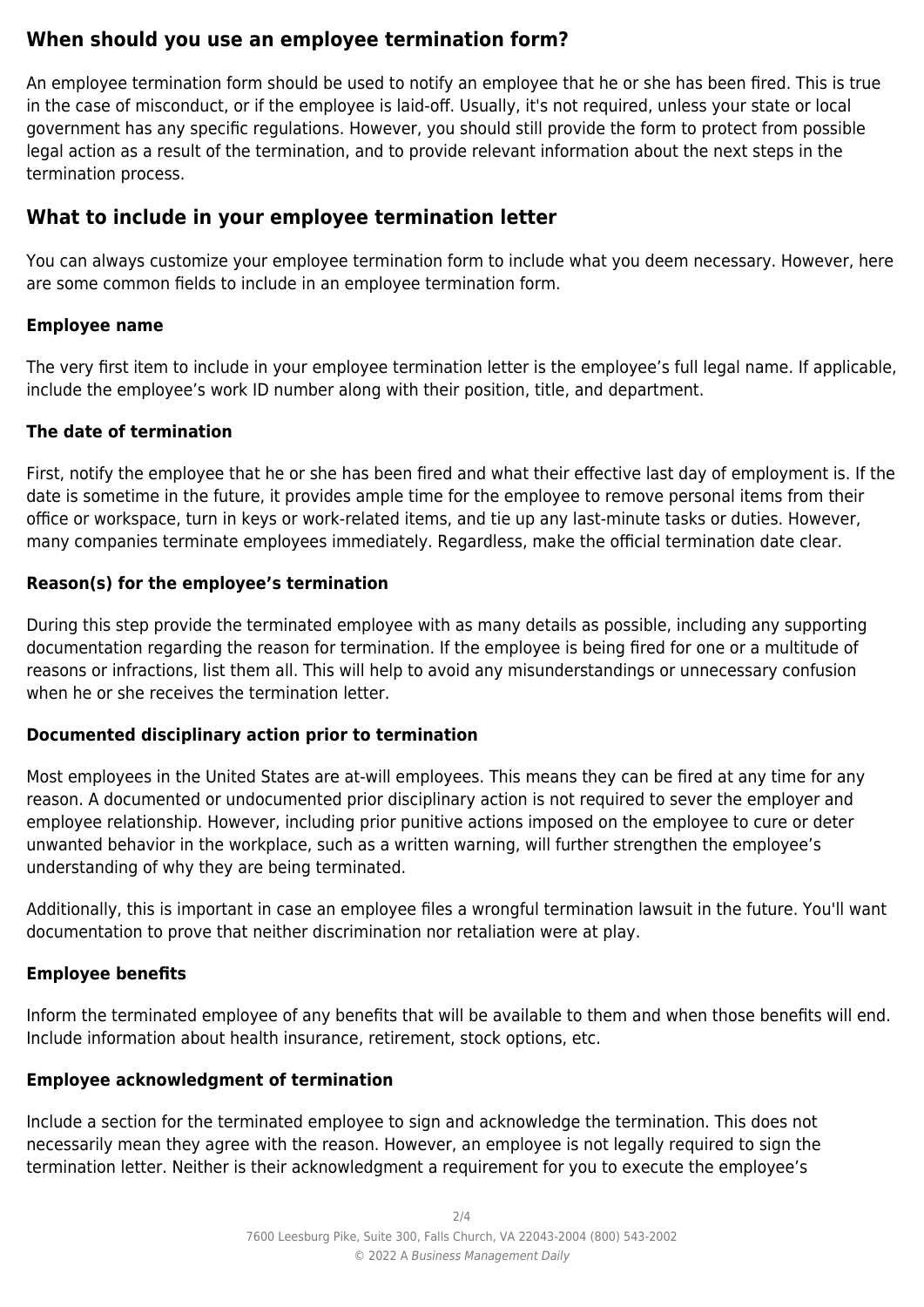termination.

#### **Terminated employee's forwarding address**

More likely than not, you will need to communicate with the terminated employee after their final day. Confirm all contact information, including their address and best phone number.

# **Instructions for their last paycheck**

This section should include the details about when they will receive their final paycheck. Most employees receive direct deposits. However, if your company provides paper checks, tell them when they can pick up their final paycheck and from whom.